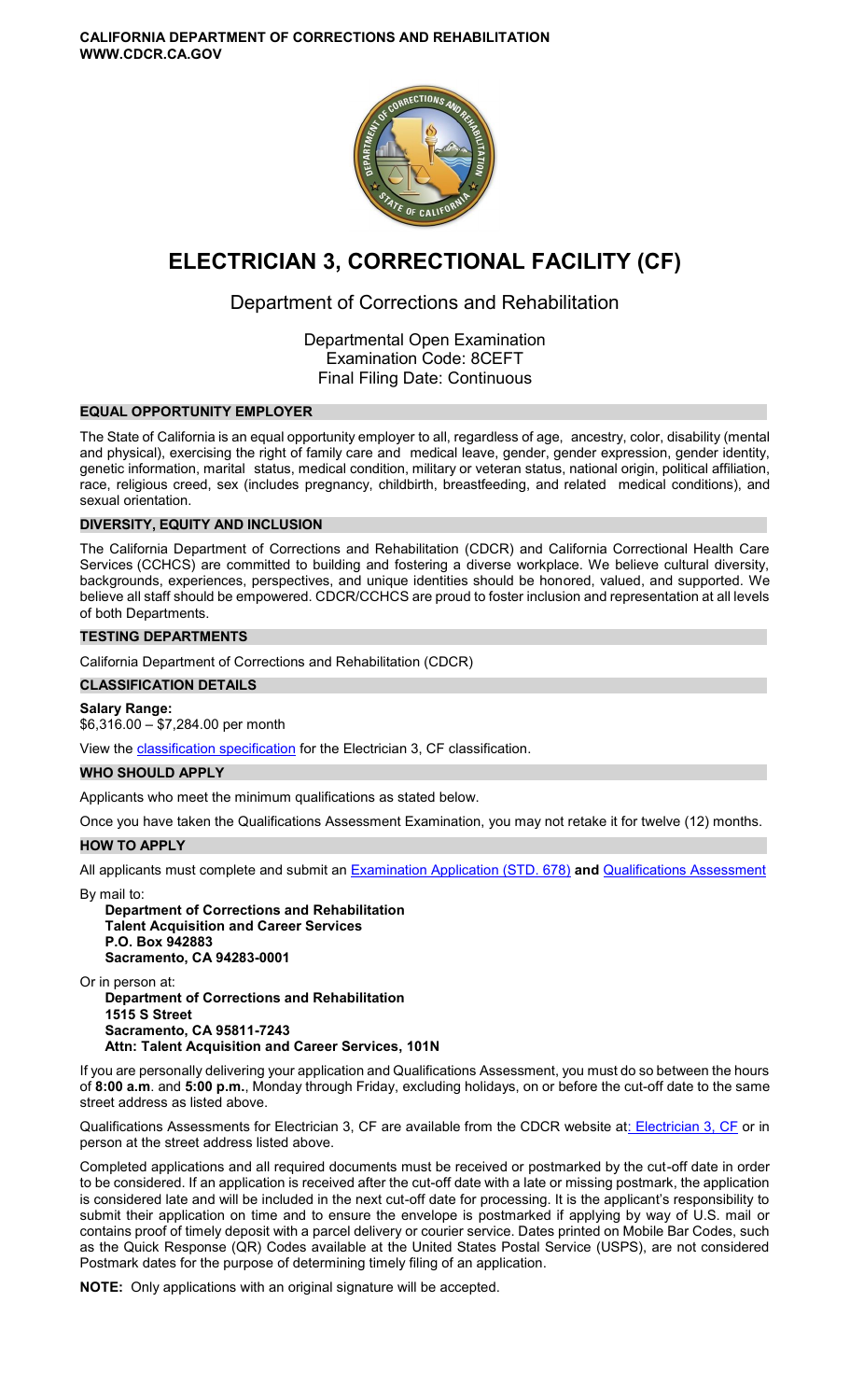# **SPECIAL TESTING ARRANGEMENTS**

If you require special testing arrangements due to a verified disability or medical condition, mark the appropriate box on your Examination Application (STD. 678) and you will be contacted to make specific arrangements. You may also contact Talent Acquisition and Career Services at (916) 322-2545.

#### **APPLICATION DEADLINES/REQUIREMENTS**

Candidates must complete and return the Electrician 3, CF Qualifications Assessment along with his/her Examination Application (STD. 678). Candidates who meet the minimum qualifications will have their Qualifications Assessment rated.

All applicants must meet the minimum qualifications for this examination by the cut-off date.

#### **TEST DATE**

Applications will be accepted on a continuous basis.

#### **Cut-off dates for processing will be:**

October 8, 2021 January 7, 2022 April 8, 2022 July 8, 2022

**Note:** *Check back periodically as cut-off dates may be added in the future. Additionally, cut-off dates are subject to change or be cancelled at any time. Such changes or cancellations will be in accordance with civil service laws and rules.* 

Results notices will be mailed in 6 – 7 weeks following each cut-off date. Please contact Talent Acquisition and Career Services at (916) 322-2545 if you have not received your notice after 7 weeks.

#### **MINIMUM QUALIFICATIONS**

#### **Either 1**

Two years of varied experience as a journey level electrician. **and**  Completion of a recognized apprenticeship as an electrician.

#### **Or 2**

Six years of varied experience in electrical installation and repair. An Associate of Arts or Certificate of Arts Degree in Electrical Technology may be substituted for two years of the required experience. (Students who are within six months of completing their degree will be admitted to the examination but they must present evidence of completion prior to appointment.)

Qualifying experience may be combined on a proportionate basis if the requirements stated above include more than one pattern and are distinguished as "Either" 1, "or" 2, "or" 3, etc. For example, candidates who possess qualifying experience amounting to 50% of the required time of Pattern 1, and additional experience amounting to 50% of the required time of Pattern 2, may be admitted to an examination as meeting 100% of the overall experience requirement.

**OUT-OF-CLASS EXPERIENCE:** A "completion of an out-of-class assignment" memorandum, dated within one year of assignment completion, is required to use as out-of-class experience to meet the minimum qualifications for examination purposes. Employees may obtain this documentation from his/her Institutional Personnel Officer/Personnel Liaison. Out-of-class experience without required documentation will not be considered for examination purposes.

#### **SPECIAL PHYSICAL CHARACTERISTICS**

Persons appointed to positions in this class must be reasonably expected to have and maintain sufficient strength, agility, and endurance to perform during stressful (physical, mental, and emotional) situations encountered on the job without compromising their health and well-being or that of their fellow employees or that of inmates.

Assignments during tour of duty may include sole responsibility for the supervision of inmates and/or the protection of personal and real property.

#### **POSITION DESCRIPTION AND LOCATION(S)**

An Electrician 3, CF is the leadworker level, incumbents plan, lay out, lead and inspect the work of a group of Electricians and other workers engaged in the installation, maintenance, and repair of electrical apparatus and equipment; make rough sketches of and estimate the cost of minor electrical installations; advise in the selection of electrical materials; see that work is done according to plans and specifications, and is properly correlated with other trades; and see that safety regulations are followed.

Positions exist statewide with CDCR.

# **EXAMINATION PLAN**

**EXAMINATION INTERVIEWS WILL NOT BE HELD.** This examination will consist of a Qualifications Assessment weighted 100%. To obtain a position on the eligible list, applicants must achieve a minimum rating of 70.00% on the Qualifications Assessment.

The Qualifications Assessment is designed to elicit a range of specific information regarding each candidate's knowledge, skill, abilities, and potential to effectively perform the duties relative to the classification. Candidates who meet the minimum qualifications will have their Qualifications Assessment rated and successful candidates will be placed on an eligible list. **SUBMISSION OF THE QUALIFICATIONS ASSESSMENT IS MANDATORY.**  Candidates who do not submit a completed Qualifications Assessment will be eliminated from this examination.

#### **Qualifications Assessment -- Weighted 100.00%**

**Scope:** Emphasis in the examination will be on measuring competitively, relative to job demands, each candidate's: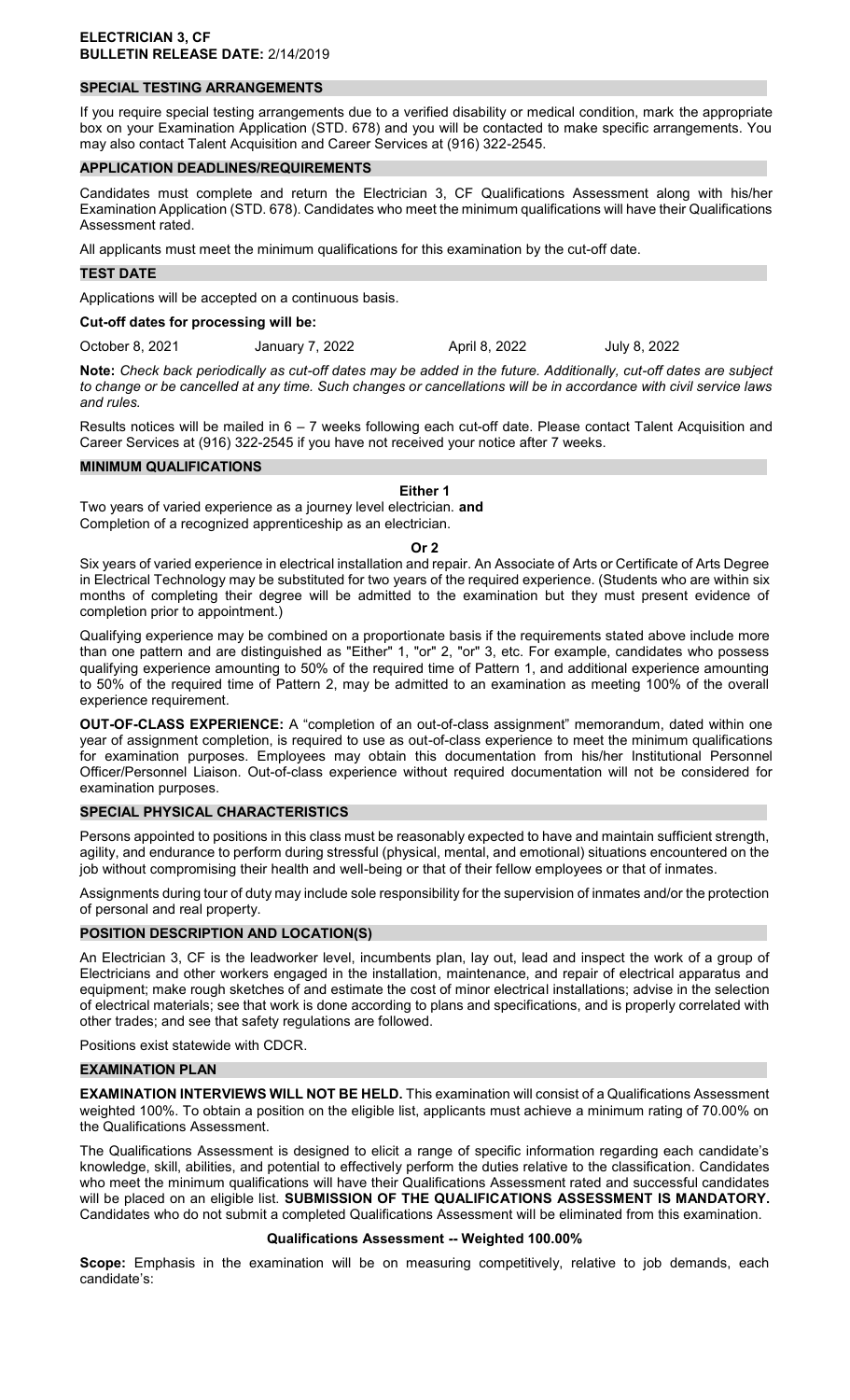#### **ELECTRICIAN 3, CORRECTIONAL FACILITY BULLETIN RELEASE DATE:** 2/14/2019

# **Knowledge of:**

- 1. Principles, methods, materials, tools, and equipment used in the installation, maintenance, and repair of electrical equipment.
- 2. National Electric Code and Electrical Safety Orders of the Division of Industrial Safety applicable to electrical work.

# **Skill in:**

1. Installation, maintenance and repair of electrical equipment.

# **Ability to:**

- 1. Read and write English at a level required for successful job performance.
- 2. Read, interpret and work from plans, drawings, and specifications.
- 3. Make rough sketches and estimates of the cost of electrical work.
- 4. Keep simple records and make reports.

The Job Analysis identifies job duties and job requirements for the classification and may be referenced in preparing for the examination. The Job Analysis for the Electrician 3, CF is available on the CDCR website at: [CDCR Job Analysis](https://www.cdcr.ca.gov/Career_Opportunities/HR/OPS/Exams/Analysis/index.html) 

# **ELIGIBLE LIST INFORMATION**

The resulting eligible list will be established to fill vacancies for CDCR.

Names of successful candidates are merged onto the list(s) in order of final scores, regardless of date. Eligibility expires 12 months after establishment unless the needs of the service and conditions of the list(s) warrant a change in this period.

# **VETERANS' PREFERENCE/CAREER CREDITS**

Veterans' Preference will be granted in this examination. Veterans who have achieved permanent civil service status are not eligible to receive Veterans' Preference. Career credits will not be granted in this examination.

# **DIVERSITY AND INCLUSION**

The California Department of Corrections and Rehabilitation and the California Correctional Health Care Services are committed to building an inclusive and culturally diverse workplace. We are determined to attract and hire more candidates from diverse communities and empower all employees from a variety of cultural backgrounds, perspectives, and personal experiences. We are proud to foster inclusion and drive collaborative efforts to increase representation at all levels of the Department.

# **DRUG-FREE STATEMENT**

It is an objective of the State of California to achieve a drug-free State work place. Any applicant for State employment will be expected to behave in accordance with this objective, because the use of illegal drugs is inconsistent with the law of the State, the rules governing civil service, and the special trust placed in public servants.

#### **GENERAL INFORMATION**

**Applications are available** at CDCR, California Department of Human Resources (CalHR), local offices of the Employment Development Department, and through your CalCareer Account.

**Veterans' Preference:** California law allows the granting of Veterans' Preference in any **Open** examination. In accordance with Government Code Sections 18973.1 and 18973.5, Veterans' Preference will be awarded as follows: 1) any veteran, widow or widower of a veteran, or spouse of a 100% disabled veteran, who achieves a passing score in an open examination, shall be ranked in the top rank of the resulting eligibility list. Any veteran who has been dishonorably discharged or released is not eligible for Veterans' Preference; 2) Veterans' Preference is not granted once a person achieves permanent civil service status.

Directions to apply for Veterans' Preference are available at the CalHR's website by clicking on the following link: [CalCareer Veterans.](https://jobs.ca.gov/CalHRPublic/Landing/Veterans.aspx) Additional information can also be found at the California Department of Veterans Affairs at [CalVet Veterans.](http://www.calvet.ca.gov/veteran-services-benefits/employment)

**The Department of Corrections and Rehabilitation** reserves the right to revise the examination plan to better meet the needs of the service, if the circumstances under which this examination was planned change. Such revision will be in accordance with civil service laws and rules and all applicants will be notified.

**Examination Locations:** If this examination requires a written test and/or oral interview, they will be scheduled throughout the State at the correctional institutions, youth facilities, and/or parole regions. However, locations of the written test and/or oral interview may be limited or extended as conditions change.

**If you meet the requirements** stated on this examination bulletin, you may take this examination, which is competitive. Possession of the entrance requirements does not assure a place on the eligible list. Your performance in the examination described in this bulletin will be rated against a predetermined job-related rating, and all applicants who pass will be ranked according to their score.

**General Qualifications:** Applicants must possess essential personal qualifications including integrity, initiative, dependability, good judgement, the ability to work cooperatively with others, and a state of health consistent with the ability to perform the assigned duties of the class. A medical examination and fingerprinting may be required. In open examinations, investigation may be made of employment records and personal history.

**Eligible Lists:** Eligible lists established by competitive examination, regardless of date, must be used in the following order: 1) sub-divisional promotional, 2) departmental promotional, 3) multi-departmental promotional, 4) servicewide promotional, 5) departmental open, 6) open. When there are two lists of the same kind, the older must be used first. Eligible lists will expire in one to four years unless otherwise stated on the bulletin.